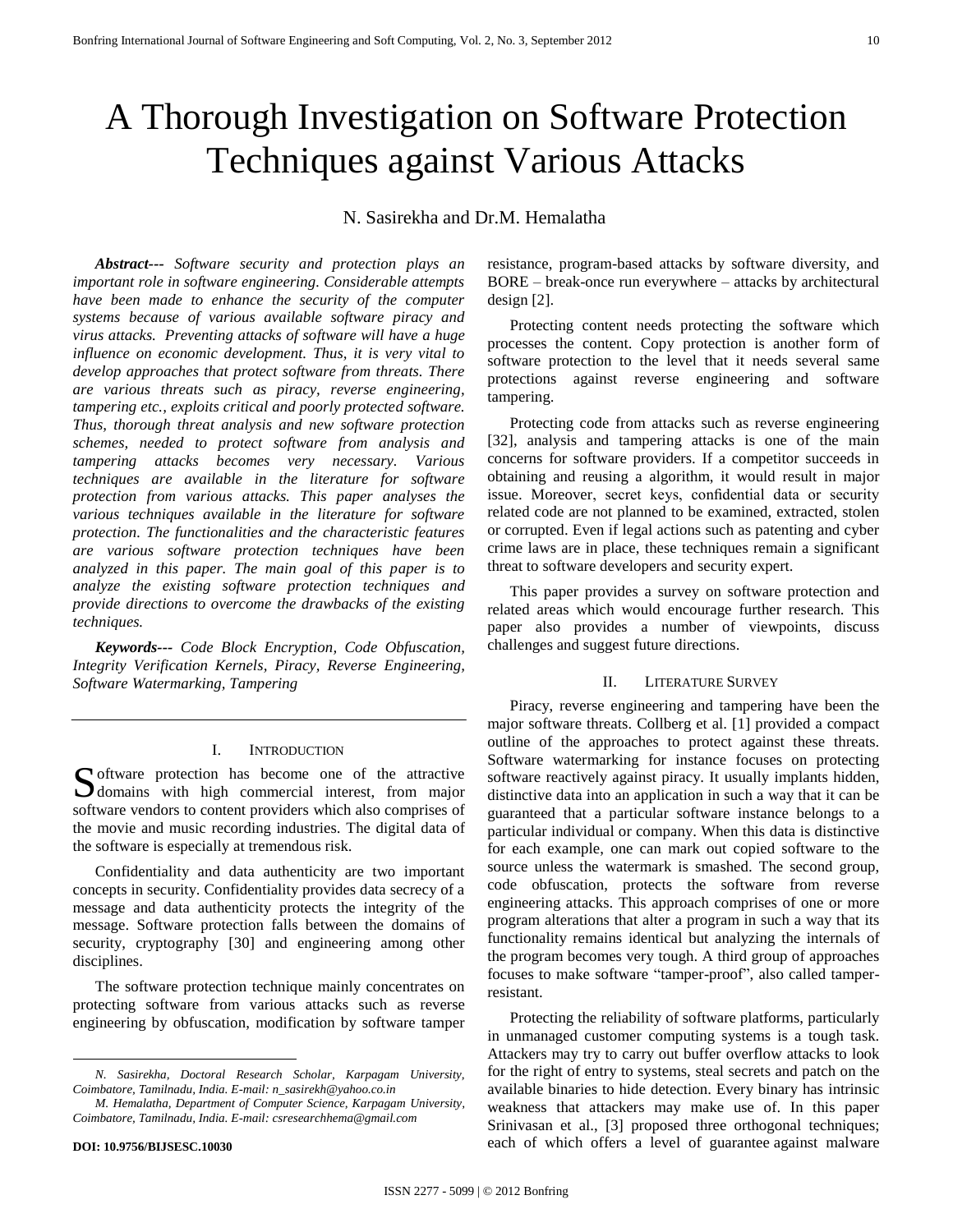attacks beyond virus detectors. The techniques can be incorporated on top of normal defenses and can be integrated for tailoring the level of desired protection. The author tries to identify alternating solutions to the issue of malware resistance. The techniques used are adding diversity or randomization to data address spaces, hiding significant data to avoid data theft and the utilization of distant evidence to detect tampering with executable code.

This paper focuses on the protection of a software program and the content that the program protects. There have been billions of dollars spent each year by the industries especially for software piracy and digital media piracy. The achievement of the content/software security in a huge segment is based on the ability of protecting software code against tampering and identifying the attackers who issue the pirate copies. In this paper, Hongxia Jin et al., [4] concentrates on the attacker identification and forensic examination. The author discussed about a proactive detection approach for defeating an on-going attack before the cooperation has occurred. The author also describes another detection approach for post-compromise attacker identification. Especially, the author takes into account the real world scenarios where the application programs connect with their vendors every so often, and where a discovery of attacking can bar a hacker user from further business.

Code obfuscation focuses to protect code against both static and dynamic study and there exists another approach to protect against code analysis, namely self-modifying code. This approach provides the opportunity to create code at runtime, rather than changing it statically. Practically, selfmodifying code is highly restricted to the monarchy of viruses and malware. Yet, some publications regard self-modifying code as an approach to protect against static and dynamic analysis. Madou et al., [5] for instance regard dynamic code generation. The author proposed an approach where functions are generated earlier to their first call at runtime. Moreover, clustering is presented in such a way that a general template can be utilized to generate each function in a cluster, carrying out a least amount of alterations. In order to protect the constant `edits' against dynamic analysis, the authors suggested the usage of a Pseudo Random Number Generator (PRNG). The decryption at runtime technique is equal with code generation, apart from the fact that the decryption key can depend on other code, rather than on a PRNG. Moreover, it lessens re-encryption the viability of code during execution, while Madou et al. do not clearly protect a function template after the function executed.

Protecting code against tampering can be regarded as the issue of data authenticity, where "data" refers to the program code. Aucsmith [6] explained an approach to implement tamper resistant software. The approach protects against analysis and tampering. The author utilizes small, armored code segments, also called Integrity Verification Kernels (IVKs), to validate code integrity. These IVKs are protected via encryption and digital signatures in such a way that it is tough to modify them. Moreover, these IVKs can communicate with each other and across applications via an integrity verification protocol.

Chang et al. [7] proposed an approach depending on software guards. The protection technique of the author is chiefly based on a composite network of software guards which mutually validate each other's consistency and that of the program's critical sections. A software guard is a small segment of code carrying out particulars tasks, e.g. check summing or repairing. When check summing code discovers a modification, repair code is capable to undo this malevolent tamper challenge. The security of the approach depends partly on hiding the obfuscated guard code and the complexity of the guard network.

Horne et al. [8] described on the same idea of Chang et al. [7] and proposed `testers', small hashing functions that validate the program at runtime. These testers can be integrated with embedded software watermarks to result in a unique, watermarked, self-checking program. Other related research is unconscious hashing [9] which interweaves hashing instructions with program instructions and which is capable of proving whether a program is operated correctly. Recently, Ge et al. [10] presented a research work on control flow based obfuscation. Although the authors contributed to obfuscation, the control flow data is protected with an Aucsmith-like tamper resistance approach.

Buffer overflow utilization is a one of the notable threat to software security. In order to lessen the threat, Visual studio C/C++compiler facilitates to randomize the addresses of the compiled program in initialization time and to implant security stack guards by the compiled program in run time. Yongdong Wu [11] upgrades the compiler by raising the compiled program's abilities in the following features:

- i. Protects a frame pointer from tampering without additional cost;
- ii. Defeats the attack which tampers 1-2 bytes of a protected region at a very low cost;
- iii. Checks the indirect function call against the prologue pattern so as to lessen the probability of software crash in case of being attacked.

The experiments demonstrated the enhancement on Microsoft Visual Studio in generating secure and robust software.

Cappaert et al., [12] presented a partial encryption approach depending on a code encryption approach [12], [13]. In order to utilize the partial encryption approach, binary codes are partitioned into small segments and encrypted. The encrypted binary codes are decrypted at runtime by users. Thus, the partial encryption overcomes the faults of illuminating all of the binary code at once as only the essential segments of the code are decrypted at runtime.

Jung et al., [14] presented a code block encryption approach to protect software using a key chain. Jung"s approach uses a unit block, that is, a fixed-size block, rather than a basic block, which is a variable-size block. Basic blocks refer to the segments of codes that are partitioned by control transformation operations, such as "jump" and "branch" commands, in assembly code [12], [13]. Jung's approach is very similar to Cappaert's scheme. Jung's approach tries to solve the issue of Cappaert's approach. If a block is invoked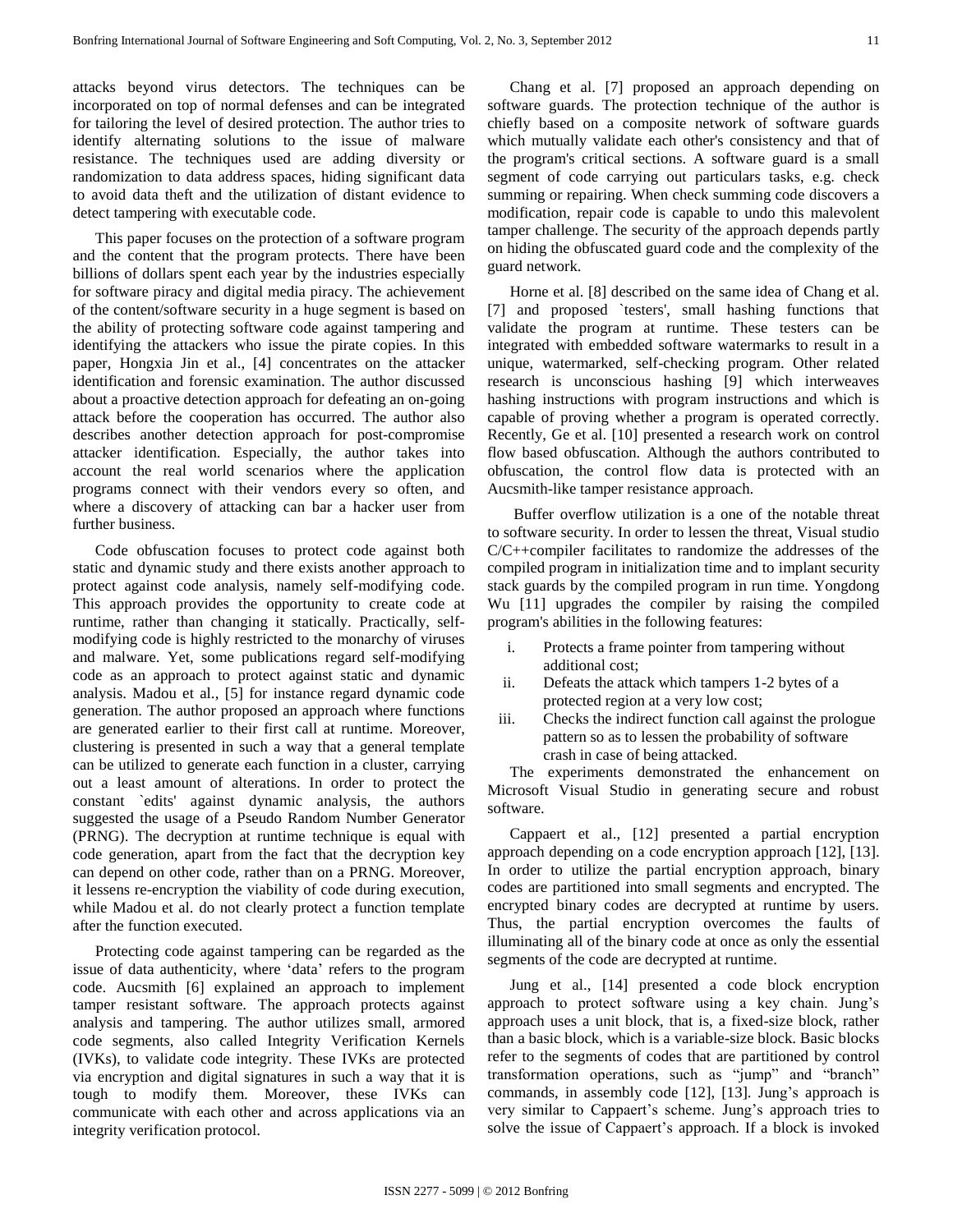by more than two preceding blocks, the invoked block is duplicated.

Unauthorized reverse-engineering of algorithms is a major issue for the software industry. Reverse-engineers look for security holes in the program to make use of competitors' vital approaches. In order to discourage reverse-engineering, developers use a wide range of static software protections to obfuscate their programs. Metamorphic software protections include another layer of protection to conventional static obfuscation approaches, forcing reverse-engineers to alter their attacks as the protection changes. Program fragmentation incorporates two obfuscation approaches, over viewing and obfuscated jump tables, into a novel, metamorphic protection. Segments of code are eliminated from the chief program flow and placed throughout memory, minimizing the locality of the program. These fragments move and are called using obfuscated jump tables which makes program execution hard. This research by Birrer et al., [15] evaluates the performance overhead of a program fragmentation engine and offers examination of its efficiency against reverse-engineering approaches. The experimental results show that program fragmentation has low overhead and is an effective approach to obscure disassembly of programs through two common disassembler/debugger tools.

Song-kyoo Kim [16] deals with the stochastic maintenance approach for the software protection through the closed queueing system with the untrustworthy backups. The technique shows the theoretical software protection approach in the security viewpoint. If software application modules are denoted as backups under proposed structural design, the system can be overcome through the stochastic maintenance model with chief untrustworthy and random auxiliary spare resources with replacement strategies. Additionally, the practical approach of technology improvement in software engineering through the technology innovation tool called TRIZ.

Zeng Min et al., [17] considered the supple manufacturing venture networks data security and software protection and proposed an enterprise classified data security and software protection solution, to describe the enterprise data storage, transmission and application software installation authorization, license and so on, presented a time and machine code depending on MD5, AES encryption algorithm dynamic secret key the encryption approach, to protect the enterprise data confidentiality, integrity and availability, to attain the software installation restrictions and using restrictions.

Kent [18] proposed a software protection technique which deals with the security needs of software vendors like protection from software copying and modification (e.g. physical attacks by users, or program-based attacks). Techniques proposed to handle these requirements include physical Tamper-Resistant Modules (TRMs) and cryptographic techniques. One approach comprises of using encrypted programs, with instructions decrypted immediately preceding to execution. Kent also observed the dual of this issue like user needs that externally-supplied software be confined in its access to local resources.

Gosler's software protection survey [19] investigates circa-1985 protection technologies which comprise of hardware security tools (e.g. dongles), floppy disc signatures (magnetic and physical), and analysis denial approaches (e.g. anti-debug approaches, checksums, encrypted code) and slowing down interactive dynamic analysis. The main goal is on software copy prevention, but Gosler observed that the potency of resisting copying should be balanced by the potency of resisting software analysis (e.g. reverse engineering to study where to alter software and for protecting proprietary approaches) and that of software modification (to bypass security checks). Useful tampering is generally headed by reverse engineering.

Gosler also described that one should anticipate that an opponent can execute dynamic analysis on the target software without discovery (e.g. using in-circuit emulators and simulators) and that in such scenario, due to repeated experiments, one should anticipate the opponent to win. Thus, the main goal of practical resistance is to construct such experiments "enormously arduous". Another proposal [19] is cycling software (e.g. through some forced obsolescence) at a rate faster than an opponent can break it; this expects the model of forced software renewal (Jakobsson and Reiter [20]), who suggested hopeless pirates via forced updates and software aging). This technique is suitable where protection from attacks for a restricted time period suffices.

Herzberg and Pinter [21] focused on the issue of software copy protection and presented a solution needing CPU encryption support (which was far less possible when presented almost 20 years ago, circa 1984-85). Cohen"s research [22] on software diversity and obfuscation is directly concentrated to software protection and offers a wide range of algorithms.

The subsequent practical tamper resistance system of Aucsmith [23] handled similar problems by an integration of just-in-time instruction decryption, and re-arranging instruction blocks at run-time to vigorously change the deals with the executing statements during program execution.

Several researchers have proposed techniques on software obfuscation using automated tools and code transformations [24], [25]. One idea would be to employ language-based tools to transform a program (most easily from source code) to a functionally equivalent program which presents greater reverse engineering barriers. If implemented in the form of a pre-compiler, the usual portability issues can be handled by the back-end of standard compilers.

Collberg et al. [26] provides more information regarding software obfuscation which includes descriptions about:

- Categorizing code transformations (e.g. control flow  $\bullet$ obfuscation, data obfuscation, layout obfuscation, preventive transformations)
- Identification of control flow changes using opaque predicates (expressions not easy for an attacker to predict, but whose worth is recognized at compilation or obfuscation time)
- Preliminary suggestions on metrics for code transformations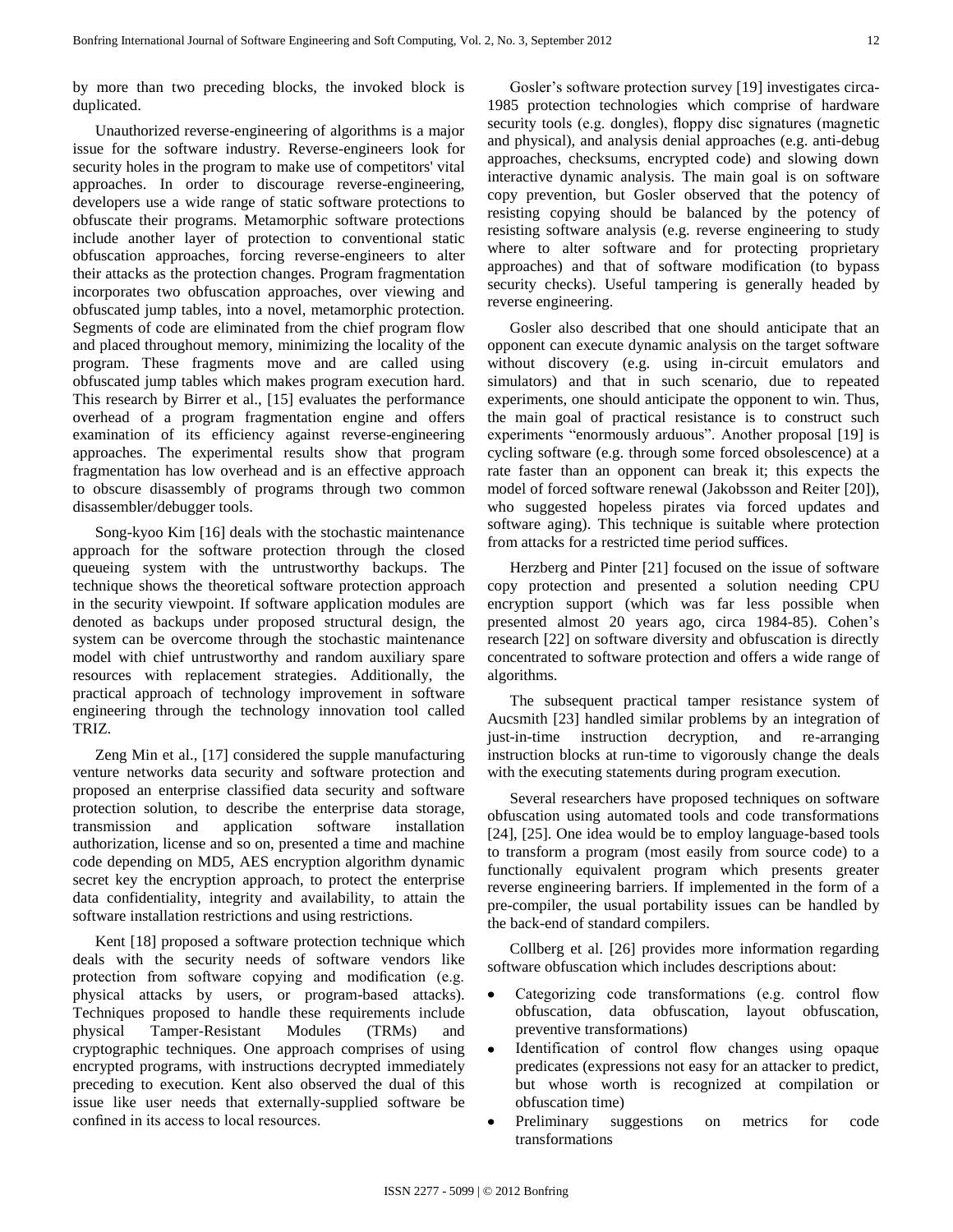- Program slicing tools
- The usage of (de)aggregation of flow control or data

Essential suggestions in software protection are done by Aucsmith [6], in combination with Graunke [23] at Intel. Aucsmith provides tamper prevention software which prevents inspection and change, and it is highly dependent to work accurately in unfriendly situations. Architecture is suggested according to an Integrity Verification Kernel (IVK) that checks the reliability of vital code segments. The IVK architecture is self-decrypting and includes self adjustment code.

Software tampering prevention using self-checking code was described by Horne et al. [27]. The integrity of segments of code is tested using some code known as testers. This can be a linear hash function and a predictable hash value. If the integrity condition is not satisfied, suitable actions will be carried out so as to make the integrity condition satisfied. The attackers can be confused and it is difficult for them to hack the testers if more number of testers is used.

Chang and Atallah [28] presented a technique with fairly extensive capacity containing a set of guards that can be programmed to perform arbitrary processes. An illustration for this is the check sum code segments for integrity checking which provides resistance against software tamper. An additional described guard function is repairing code (e.g. if a spoiled code segment is identified, downloading and installing a new version of the code section). The author also presents a technique for automatically keeping protections within code.

Chen et al. [29] put forth oblivious hashing that engages compile-time code alterations which outcomes in the calculation of a running trace of the execution history of a complete code. In this approach a trace are considered as increasing hash values of a subset of expressions that happens inside the usual program execution.

Gutmann [30] put forth an apparent conversation of the security concerns facing cryptographic usage in software under general-purpose operating systems, and analyzes the design difficulties in nullifying these concerns faced by using secure cryptographic co-processors.

The summary of various authors approaches and the functionality are shown in Table1.

| Approaches        | <b>FUNCTIONALITIES</b>                                                                                                                                                                                                                                                                                                           |  |  |
|-------------------|----------------------------------------------------------------------------------------------------------------------------------------------------------------------------------------------------------------------------------------------------------------------------------------------------------------------------------|--|--|
| $\lceil 1 \rceil$ | Outline of the approaches to protect against these<br>threats. Software watermarking for instance focuses<br>on protecting software reactively against piracy.<br>This approach comprises of one or more program<br>alterations that alter a program in such a way that<br>its functionality remains identical but analyzing the |  |  |
| $\lceil 2 \rceil$ | internals of the program becomes very tough.<br>Proposed three orthogonal techniques; each of<br>which offers a level of guarantee against malware<br>attacks beyond virus detectors.                                                                                                                                            |  |  |
| [4]               | Concentrates on the attacker identification and<br>forensic examination. The author discussed about a<br>proactive detection approach for defeating an on-<br>going attack before the cooperation has occurred                                                                                                                   |  |  |

|  | Table 1: Author Approaches and Functionality |  |  |
|--|----------------------------------------------|--|--|
|  |                                              |  |  |

| $\lceil 5 \rceil$ | An approach in which functions are generated<br>earlier to their first call at runtime. But the authors<br>do not clearly protect a function template after the<br>function executed.                                                                                             |  |  |  |
|-------------------|-----------------------------------------------------------------------------------------------------------------------------------------------------------------------------------------------------------------------------------------------------------------------------------|--|--|--|
| [6]               | The author utilizes small, armored code segments,<br>also called Integrity Verification Kernels (IVKs), to<br>validate code integrity                                                                                                                                             |  |  |  |
| [7]               | The protection technique of the author is chiefly<br>based on a composite network of software guards<br>which mutually validate each other's consistency<br>and that of the program's critical sections.                                                                          |  |  |  |
| [12]              | Presented a partial encryption approach depending<br>on a code encryption approach                                                                                                                                                                                                |  |  |  |
| [14]              | Presented a code block encryption approach to<br>protect software using a key chain. Jung's code<br>block encryption approach tries to solve the issue of<br>Cappaert's approach. If a block is invoked by more<br>than two preceding blocks, the invoked block is<br>duplicated. |  |  |  |
| $[15]$            | The author evaluated performance overhead of a<br>program fragmentation engine and offers<br>examination of its efficiency against reverse-<br>engineering approaches.                                                                                                            |  |  |  |
| [16]              | Deals with the stochastic maintenance approach for<br>the software protection through the closed queueing<br>system with the untrustworthy backups                                                                                                                                |  |  |  |
| [21]              | Focused on the issue of software copy protection<br>and presented a solution needing CPU encryption<br>support                                                                                                                                                                    |  |  |  |
| [27]              | Software tampering prevention using self-checking<br>code.                                                                                                                                                                                                                        |  |  |  |

## III. PROBLEMS AND DIRECTIONS

The theoretical results to date on software obfuscation provide software protection of considerable practical value. The impracticality of constructing a program to find out whether other software is malicious does not preclude highly valuable computer virus detection technologies, and a feasible, anti-virus industry. It is still early in the history of research in the domains of software protection and obfuscation and that several discoveries and innovations lie ahead particularly in the domains of software diversity (which are utilized are less in the present scenario), and software tamper resistance. Increased number of secure techniques for software protection is very much needed which involves public scrutiny and peer evaluation. Cappaert proposed a tamper-resistant code encryption scheme, and Jung proposed a key-chain-based code encryption scheme. However, Cappaert's scheme did not meet the security requirements for code encryption schemes, and Jung"s scheme had an efficiency problem. Moreover, time cost and space cost should also be taken into consideration. To improve efficiency, support from the compiler and operating system is needed [19].

More open discussion of particular approaches is very much needed. Cryptography is observed to be the technique that can be incorporated in the software protection technique for improved protection. Past trends of proprietary, undislosed techniques of software obfuscation approaches similar to the early days in cryptography have to be altered.

For decades encryption has provided the means to hide information. In this research, the self-encrypting code is used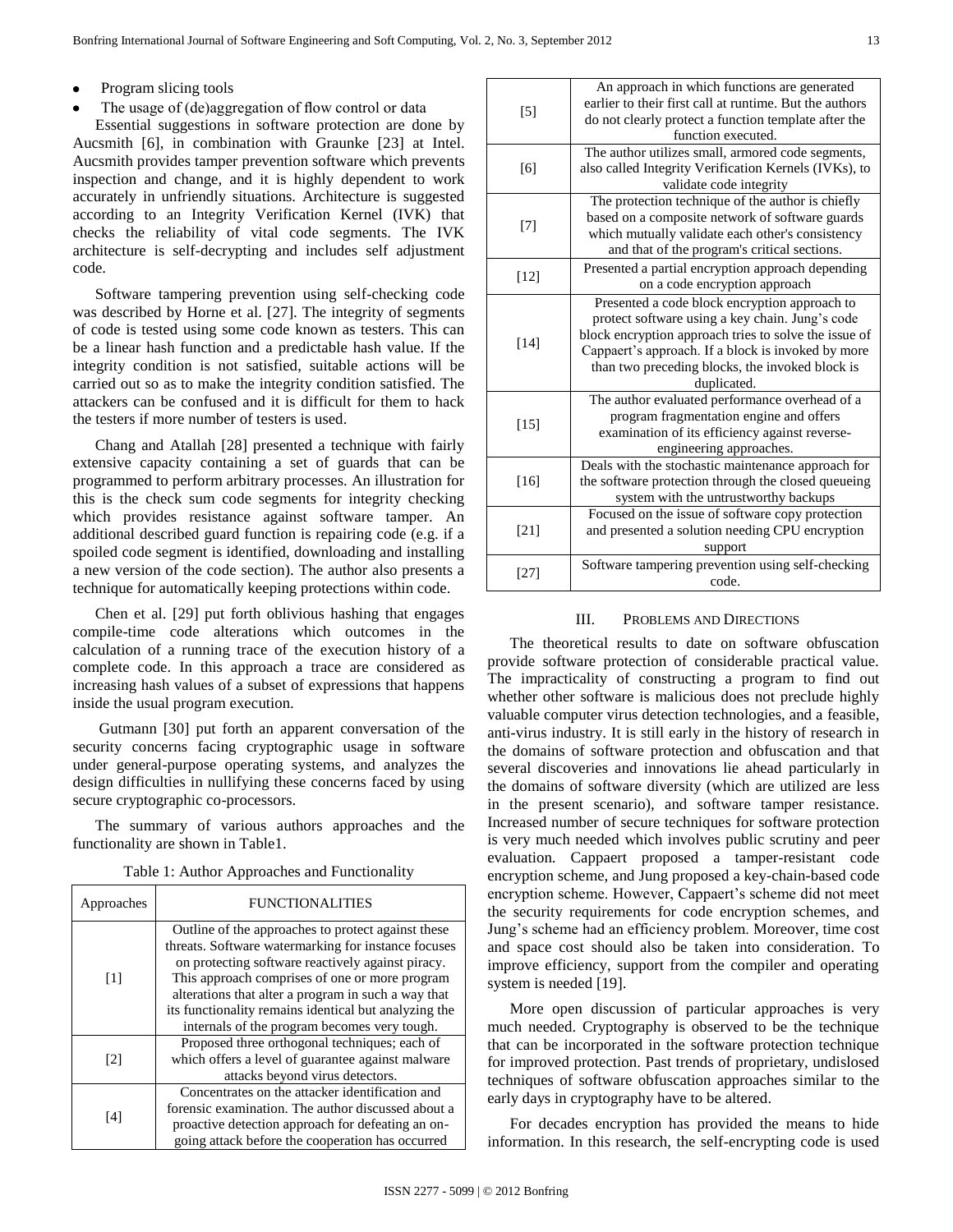as a means of software protection. Moreover, several dependency schemes based on a static call graph which allow runtime code decryption simultaneous with code verification can also be used. If code is modified statically or dynamically, it will result in incorrect decryption of other code, producing a corrupted executable.

For protecting and securing data in networked systems, several protection approaches such as cryptographic controls, access controls, information flow controls, inference controls were used by the researchers. Among these techniques, cryptographic approaches have received the greatest academic attention, because of its classic mathematical datamanipulation algorithms involving secret keys, encryption algorithms for confidentiality and Message Authentication Codes (MACs) and digital signature algorithms for real-time authentication, data origin authentication, integrity or nonrepudiation. Therefore, Cryptography is observed to be the technique that can be incorporated in the software protection technique for improved protection.

Better and efficient cryptographic techniques can be integrated for better results. Advanced transformation techniques such as Hadamard transformation, Number theoretic transformation etc., have to integrated with the efficient encryption techniques to provide better security.

## IV. CONCLUSION

This paper presented and discussed a survey on the protection of software because of various attacks. Several software protection techniques available in the literature are analyzed and examined. The characteristic features of the existing algorithms are thoroughly investigated in this paper. This study would facilitate in development of efficient software protection techniques. Encryption techniques can be incorporated with the existing software protection techniques to improve the overall security of the software. Code encryption schemes for protecting software against various attacks like reverse engineering and modification. Therefore, novel and efficient code encryption scheme have to be established based on an indexed table to guarantee secure key management and efficiency.

#### **REFERENCES**

- [1] Collberg C.S. and Thomborson C., "Watermarking, Tamper-Proofing, and Obfuscation - Tools for Software Protection", IEEE Transactions on Software Engineering, Vol. 28, Issue 8, Pp. 735 – 746, 2002.
- [2] T. Ogiso, U. Sakabe, M. Soshi and A. Miyaji, "Software Tamper Resistance Based on the Difficulty of Interprocedural Analysis", 3rd Workshop on Information Security Applications (WISA 2002), Korea, 2002.
- [3] Srinivasan R., Dasgupta P., Iyer V., Kanitkar A., Sanjeev S. and Lodhia, J., "A Multi-factor Approach to Securing Software on Client Computing Platforms", 2010 IEEE Second International Conference on Social Computing (SocialCom), Pp. 993 – 998, 2010.
- [4] Hongxia Jin and Lotspiech J., "Forensic analysis for tamper resistant software", 14th International Symposium on Software Reliability Engineering, 2003.
- [5] M. Madou, B. Anckaert, P. Moseley, S. Debray, B. De Sutter and K. De Bosschere, "Software protection through dynamic code mutation", Proceedings of the 6th international conference on Information Security Applications, Pp. 194-206, 2005.
- [6] D. Aucsmith. Tamper resistant software: an implementation. Information Hiding, Lecture Notes in Computer Science, Vol. 1174, Pp. 317-333, 1996.
- [7] H. Chang and M. J. Atallah. Protecting software codes by guards. ACM Workshop on Digital Rights Managment (DRM 2001), Vol. 2320, Pp. 160-175, 2001.
- [8] B. Horne, L. R. Matheson, C. Sheehan, and R. E. Tarjan. Dynamic Self-Checking Techniques for Improved Tamper Resistance. In Proceedings of Workshop on Security and Privacy in Digital Rights Management 2001, pages 141{159, 2001.
- [9] Y. Chen, R. Venkatesan, M. Cary, R. Pang, S. Sinha, and M. Jakubowski. Oblivious hashing: a stealthy software integrity veri\_cation primitive. In Information Hiding, 2002.
- [10] J. Ge, S. Chaudhuri and A. Tyagi. Control flow based obfuscation. In DRM '05: Proceedings of the 5th ACM workshop on Digital rights management, Pp. 83-92, 2005.
- [11] Yongdong Wu; "Enhancing Security Check in Visual Studio C/C++ Compiler", Software Engineering, 2009. WRI World Congress on WCSE '09. Vol. 4, Pp. 109 – 113, 2009.
- [12] Jan Cappaert, Bart Preneel, Bertrand Anckaert, Matias Madou, and Koen De Bosschere "Toward Tamper Resistant Code Encryption: Practice and Experience," LNCS, Vol. 4991, Pp. 86-100, 2008.
- [13] Jan Cappaert, Nessim Kisserli, Dries Schellekens and Bart Preneel "Self-Encrypting Code to Protect Against Analysis and Tampering," 1st Benelux Workshop Inf. Syst. Security, 2006.
- [14] D.W Jung, H.S Kim, and J.G. Park, "A Code Block Cipher Method to Protect Application Programs From Reverse Engineering,"J. Korea Inst. Inf. Security Cryptology, Vol. 18, Issue 2, Pp. 85-96, 2008.
- [15] Birrer B.D., Raines R.A., Baldwin R.O., Mullins B.E., Bennington R.W., "Program Fragmentation as a Metamorphic Software Protection", Third International Symposium on Information Assurance and Security, Pp. 369 – 374, 2007.
- [16] Song-kyoo Kim; "Design of enhanced software protection architecture by using theory of inventive problem solving", IEEE International Conference on Industrial Engineering and Engineering Management, 2009.
- [17] Zeng Min, Liu Qiong-mei and Wang Cheng, "Practices of agile manufacturing enterprise data security and software protection", 2nd International Conference on Industrial Mechatronics and Automation (ICIMA), 2010.
- [18] S. Kent, "Protecting Externally Supplied Software in Small Computers", Ph.D. thesis, M.I.T., September 1980.
- [19] J. Gosler, "Software Protection: Myth or Reality?", Advances in Cryptology – CRYPTO"85, Springer-Verlag LNCS Vol. 218, Pp.140– 157, 1985.
- [20] M. Jakobsson and M.K. Reiter, "Discouraging Software Piracy Using Software Aging", Proc. 1st ACM Workshop on Digital Rights Management (DRM 2001), Springer LNCS, Vol. 2320, Pp.1–12, 2002.
- [21] A. Herzberg and S.S. Pinter, "Public Protection of Software", ACM Trans. Computer Systems, Vol. 5, Issue 4, Pp.371–393, 1987.
- [22] F. Cohen, "Operating System Protection through Program Evolution", Computers and Security, Vol. 12, Issue 6, Pp. 565–584, 1993.
- [23] D. Aucsmith and G. Graunke, Tamper Resistant Methods and Apparatus, U.S. Patent 5,892,899, 1999.
- [24] C. Collberg, C. Thomborson and D. Low, "Manufacturing Cheap, Resilient, and Stealthy Opaque Constructs", Proc. Symp. Principles of Programming Languages (POPL"98), Jan. 1998.
- [25] C. Collberg, C. Thomborson and D. Low, "Breaking Abstractions and Unstructuring Data Structures", IEEE International Conf. Computer Languages (ICCL"98), 1998.
- [26] C. Collberg, C. Thomborson and D. Low, "A Taxonomy of Obfuscating Transformations", Technical Report 148, Dept. Computer Science, University of Auckland (July 1997).
- [27] B. Horne, L. Matheson, C. Sheehan, R. Tarjan, "Dynamic Self-Checking Techniques for Improved Tamper Resistance", Proc. 1st ACM Workshop on Digital Rights Management (DRM 2001), Springer LNCS Vol. 2320, Pp.141–159, 2002.
- [28] H. Chang, M. Atallah, "Protecting Software Code by Guards", Proc. 1st ACM Workshop on Digital Rights Management (DRM 2001), Springer LNCS Volume 2320, Pp.160–175, 2002.
- [29] Y. Chen, R. Venkatesan, M. Cary, R. Pang, S. Sinha, M. Jakubowski, "Oblivious Hashing: A Stealthy Software Integrity Verification Primitive", Proc. 5th Information Hiding Workshop (IHW), Netherlands Springer LNCS 2578, Pp.400–414, 2002.